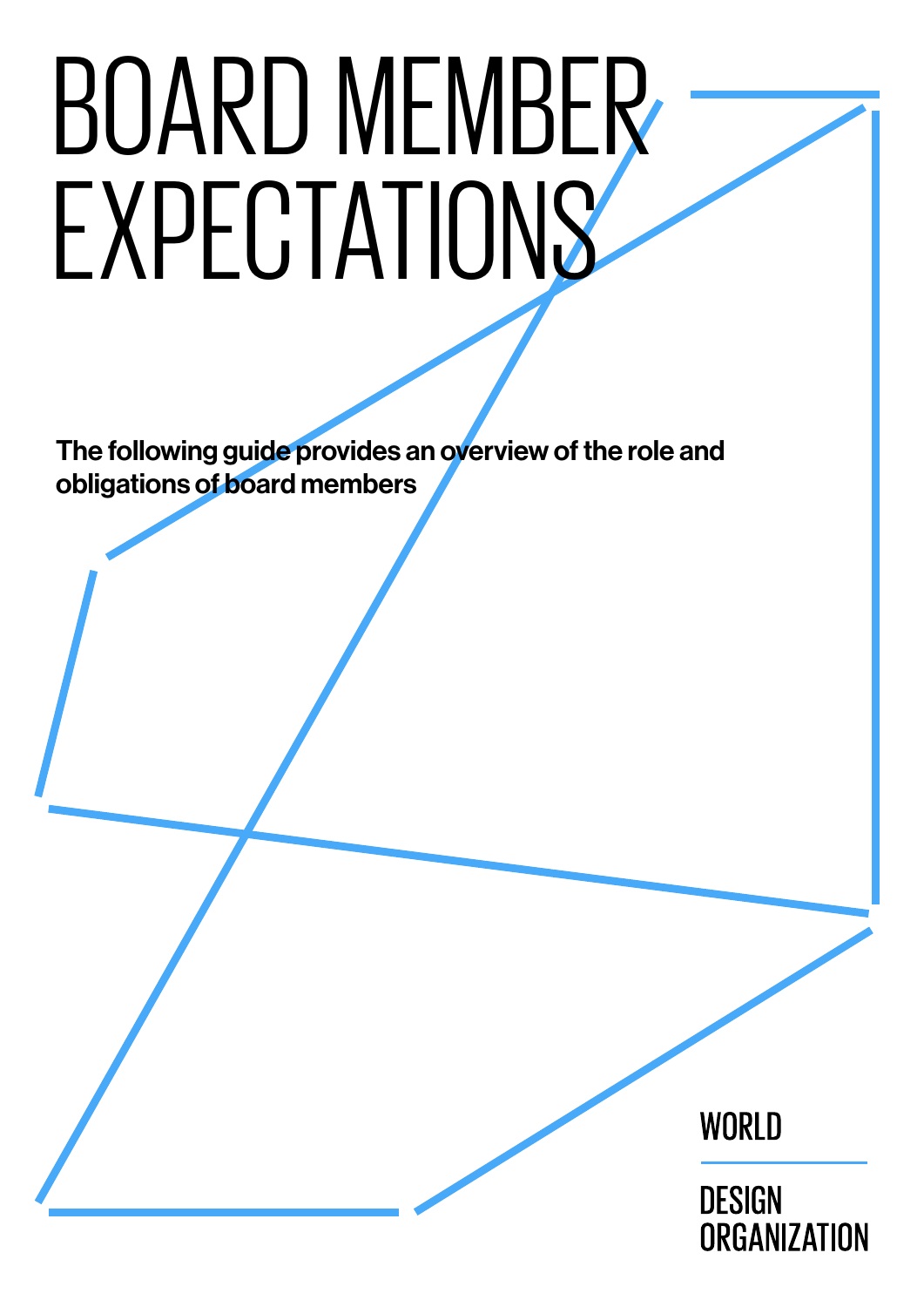# **OVERVIEW**

## BOARD OF DIRECTORS

The World Design Organization (WDO)™ has a Board of Directors consisting of eleven elected representatives: the President, the President-Elect and nine officers. The Secretary General participates as the non-voting working director of the Board.

The President, President-Elect, Treasurer (appointed by the President from within the elected board) and the Secretary General form the Executive Committee.

Ultimately, the board is a community of influencers who dedicate their time and expertise to sustain and develop the organization, promote innovative thinking on critical global issues, shape political and business agendas, raise public awareness and establish standards and good practices.

Each board serves for approximately a two-year term and its services are in a voluntary capacity (i.e. honourary). Typically, board members should expect to commit 20 hours per month to service the organization for the duration of the term, which includes emails and online discussions, as well as the review of materials in preparation for meetings, in addition to attendance at all board meetings. Further information on the governance and role of the Board is provided in the WDO Board Governing Policy.

## ELECTIONS

Elections for incoming President-Elect and board members take place at the biennial general assembly, held at the close of each term. The slate is announced to the membership in advance of the general assembly. The results of the elections are announced prior to the closing of the general assembly.

Only WDO Members with voting rights are entitled to vote at the general assembly. Further information on the operations of the general assembly is provided in the General Assembly Overview and Registration Guide.

## BOARD MEETINGS

The board meets a maximum of three times annually: the first board meeting of the term is held directly following the close of the general assembly and the last, directly before the opening of the following general assembly. Board meetings are held at international locations and are hosted by a WDO Member in the region. The meeting schedule is drafted early in the term to enable board members to plan their schedules; however, flexibility to move meetings to strengthen regional activities is appreciated. The meetings are held over two days in conjunction with regional events (e.g. World Design Talks or World Design Capital) to ensure interaction with our community around the world.

A detailed agenda package is provided in advance of each meeting with preparatory materials for the items for discussion. Further information on hosting a board meeting is provided in the WDO Board Meeting Planning Guide.

## CONFIDENTIALITY

Board members are required to respect the privacy and sensitivity of the items discussed in internal communications and at board meetings. The signing of a non-disclosure agreement (NDA) is therefore mandatory for all board members.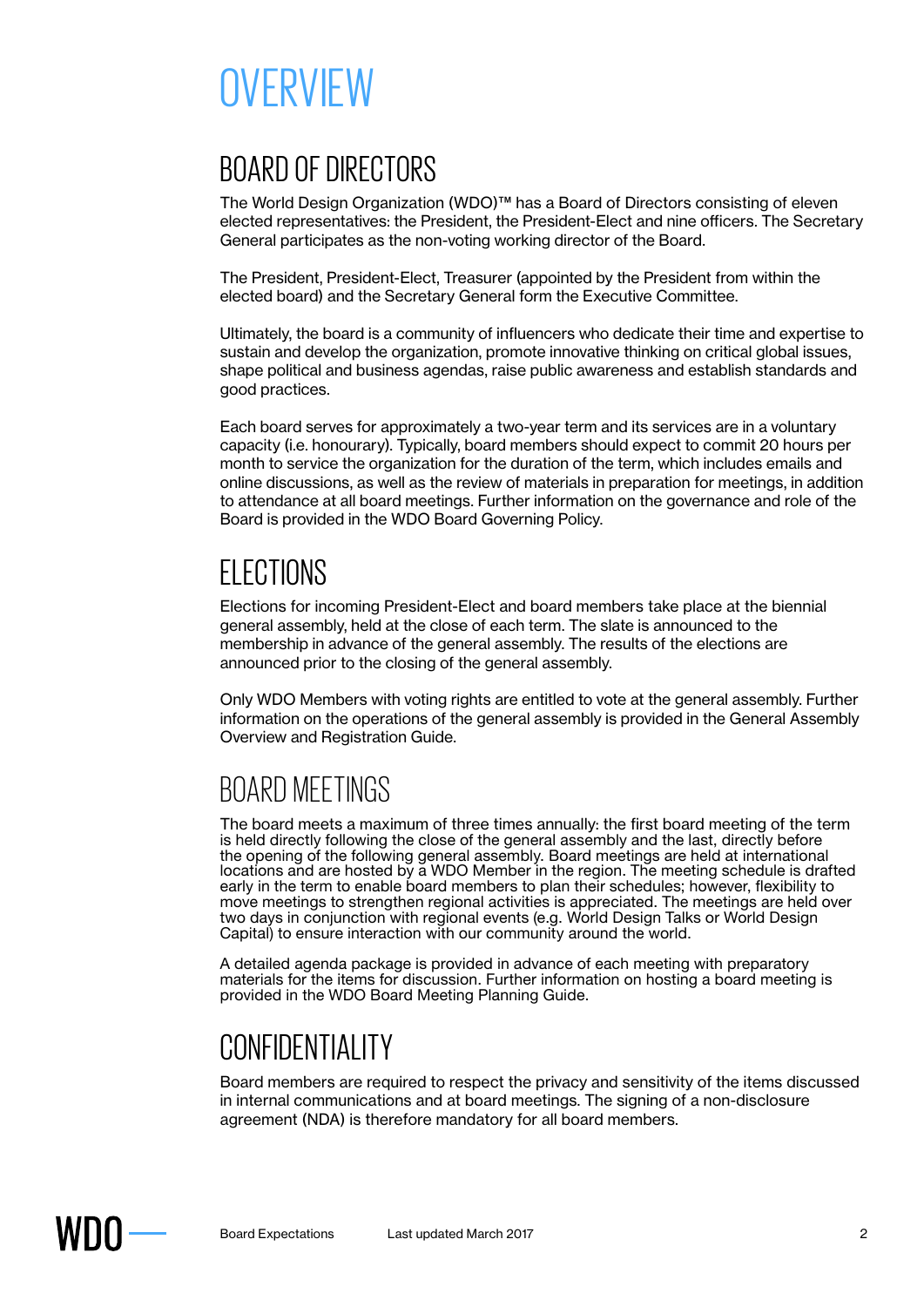# YOUR ROLF

## ATTEND MEETINGS

Attendance at all board meetings is a mandatory requirement. You will be expected to cover any travel and accommodation expenses incurred. You will be expected to arrive at each board meeting having read and understood the agenda package so as to contribute meaningfully to the discussions.

## CONTRIBUTE YOUR EXPERTISE

During discussions at board meetings you will have the opportunity to represent your field of expertise and the perspective of your geographical region. At each board meeting, you will present an update detailing developments you lead or contribute to support the term strategy. As such, you will engage in regular dialogue with the WDO Network–including members and regional advisors in your region–to ensure you fully understand and represent their interests.

## PARTICIPATE IN SUB-COMMITTEES

Your engagements and activations outside of the boardroom will greatly enhance the success of WDO's strategy. This includes developing internal policy, participating in subcommittees and working groups, and representing the organization to external communities. Currently, there are two sub-committees on Membership Development and Professional Practice.

## REPRESENT WDO

You will receive many invitations to attend events around the world. When this happens, you will be expected to notify the WDO Secretariat office and act appropriately as an ambassador of the organization. The WDO Secretariat will provide you with PowerPoint Slides to support your presentation.

## REPORT TO THE GENERAL ASSEMBLY

You may be asked to contribute to the biennial board report to the general assembly at the end of your term.

#### **Responsibilities**

- Participate in the review of the organization's mission and objectives and help monitor the performance of the organization in relation to these
- Participate in the approval of the annual budget
- Establish, review and monitor operational policies
- Participate in the evaluation of the board itself (annual board self-evaluation)
- Attend the general assembly
- Establish a community development target
- Identify potential funding partners
- Identify prospective board members and help recruit them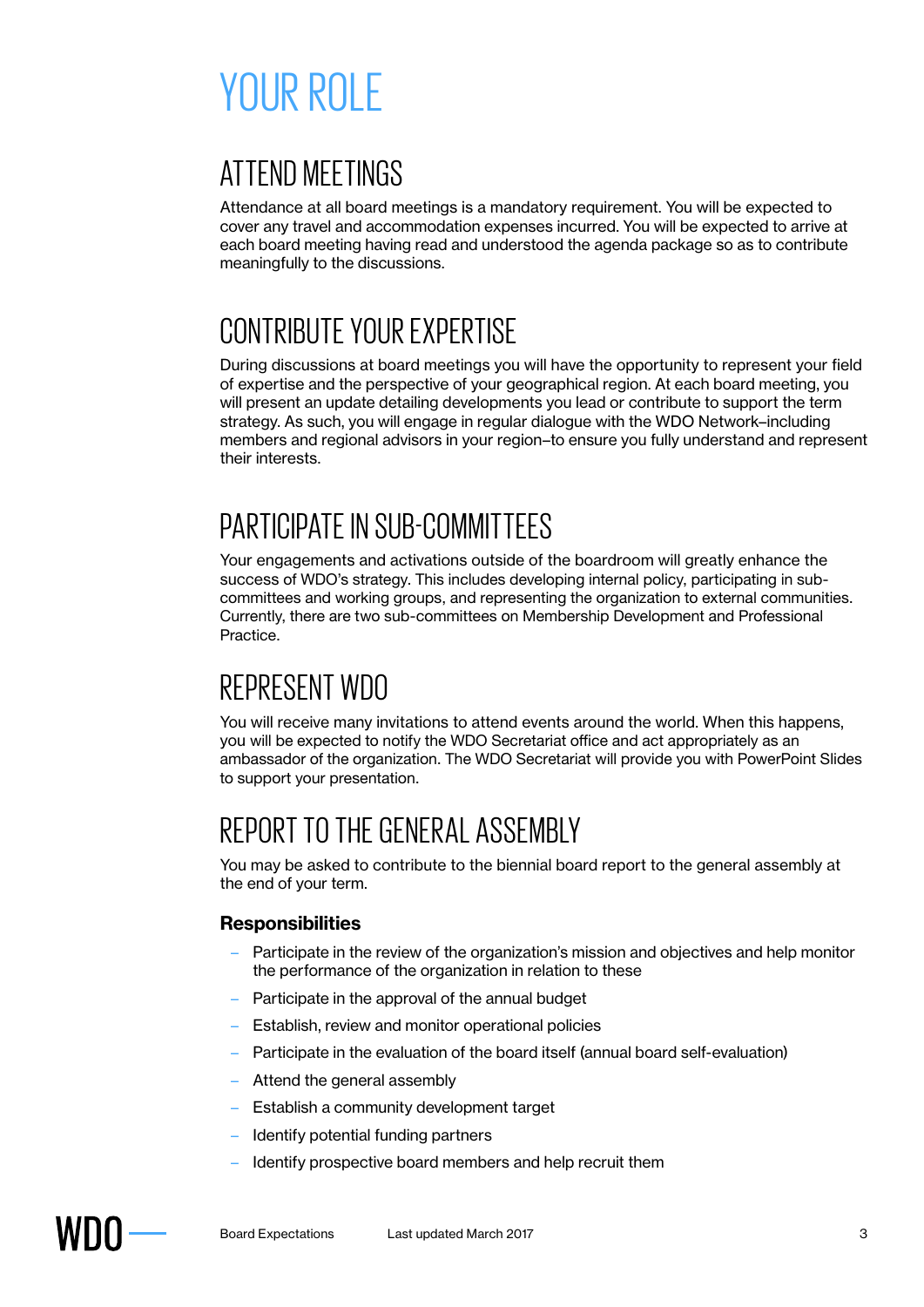#### **Qualifications**

The following are considered key qualifications:

- Experience with strategic planning, industry engagement and advocacy
- Can contribute to regional development, member engagement and member development
- Have a vested interest in supporting WDO and its work
- Ability to work in English and listen to others' views, advocate their own, identify common interests and alternatives, and be open to compromise in the interest of the organization
- Experience working on a board or as a member of a board committee

## PREPARING FOR THE FI FCTION

#### **Confirm candidacy**

Once you have been nominated, you will be asked to confirm your availability and sign a confidentiality agreement.

#### **Submit profile**

The secretariat will request that each candidate, once confirmed, build a profile to support his or her candidacy. The profiles will then be shared with the membership in advance of the general assembly.

- 1. High resolution portrait photo
- 2. High resolution video clip of no more than 1 minute duration (see Board Nominee Video Guidelines)
- 3. Background information, including name, WDO Member organization, languages (spoken, written or understood), education, professional experience, present occupation
- 4. Statement of intent (200 words): Explain how you can contribute to the organization's mission of engaging the world design community and collaborating with likeminded groups to identify and co-create opportunities for industrial design to contribute to the solution economy and the achievement of the United Nations Sustainable Development Goals (SDGs).

#### **Canvas for support**

Although elections take place at the general assembly, the process of canvassing for votes starts much earlier. Candidates are encouraged to use the online member directory to connect with other WDO Members and gain support for their candidacy.

- 1. Log in to the members' area of the WDO Website and visit the member directory to identify potential supporters
- 2. Connect with regional WDO Members to share news of your nomination, e.g., at regional design events
- 3. Reach out to the wider network of WDO Members by communicating what you intend to accomplish on the board if elected